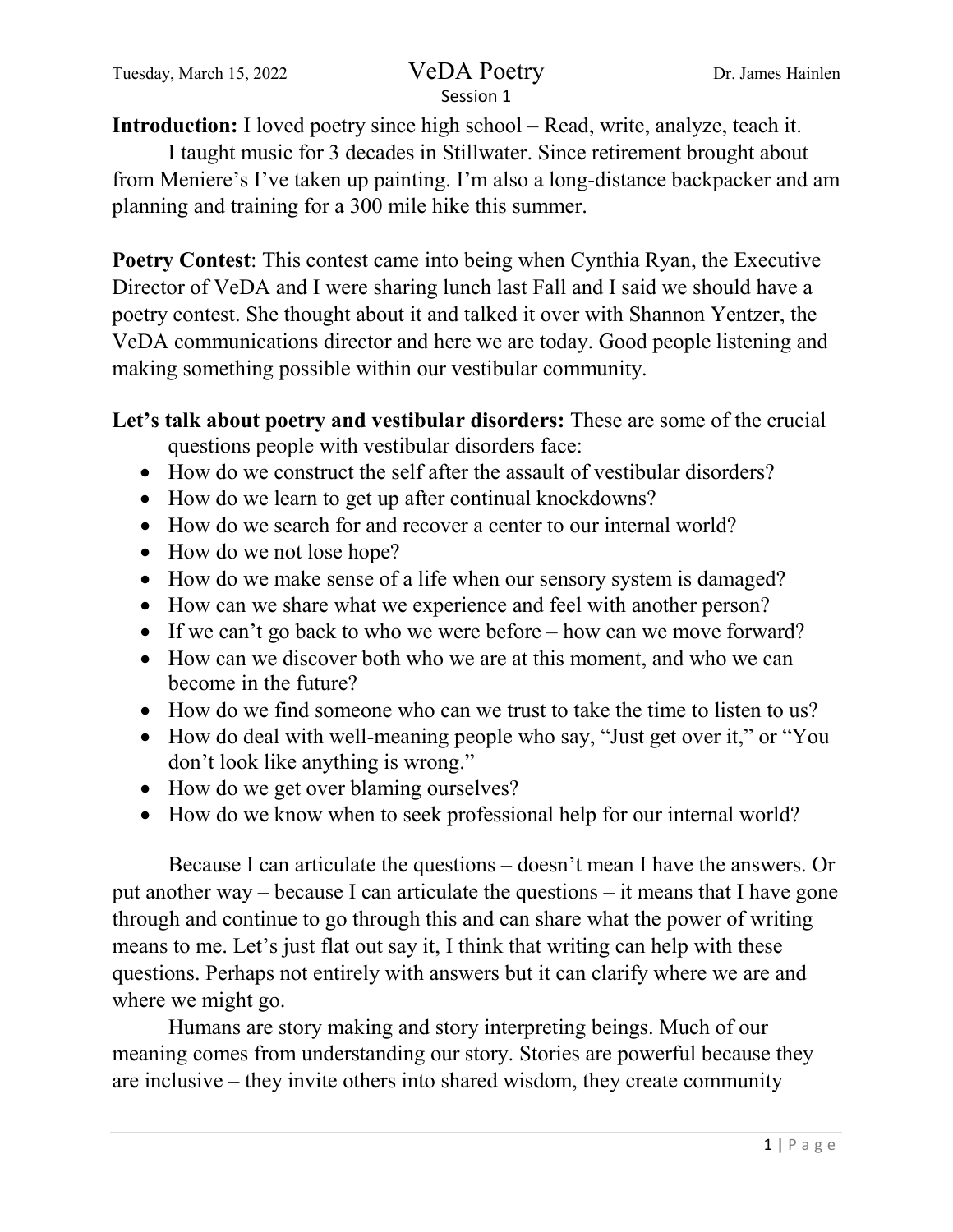## Session 1

around similar experiences and perceptions of life. In this way – poetry is a type of story but in miniature, cut down to the essence. My definition of poetry is simple – the right word in the right place. And who better to write that poetry about disorders and share it – but people who experience vestibular disorders, vestibular dislocation in the real world.

But let's be real, can the act of writing give us a measure of control over our dizzy bodies, tinnitus filled ears, and painful migraine world? Can reaching into ourselves, our inner lives, the flinty emotion of our beings offer direction even a measure of healing? Maybe – maybe not. I don't want to exaggerate and claim more for writing poetry than is true, but I think it may be possible that the act of putting pencil to paper and authoring one's existence does give clarity, some direction forward, and ability to share what it feels like inside our brain and body. The words, *author one's existence* can seem trite – but they are not. Moral beings must be able to author the story of their own lives and use that as a guide to their goals, choices, and perceptions. To see ourselves sprawled naked on paper is to gain a moment of detachment from so heavy a concentration on ourselves. Perhaps then we gain some insight even humor that allows us to keep on. Ironic isn't it, that taking time to write about ourselves, lessens the obsession with the self and allows us to view our lives from different angles and see our predicament from multiple perspectives, to glimpse what we used to be and gain a foothold into what we yet could become. This is what I believe: Answers are not as important as the act of writing itself. Mary Oliver said, "The use of literature bends not toward the narrow and the absolute but to the extravagant and the possible" (p. 68 *Upstream).*

Vestibular disorders were unwelcome destinations for each of us. Not just unwelcome but unknown. Mostly, we had never heard the names or knew anything about these diseases before they hit us  $-$  a destination we didn't choose physically, mentally, spiritually, or emotionally. They have cost us careers, relationships, family, and educational opportunities. But here we are, and we can't go back. So how can we proceed to write poetry about our experiences? The first way is to share with others how they can find  $us$  – the world we inhabit in a metaphorical way. Let me share an Anishinabe, song/poem from the Orator of the family of the Crane in the north woodlands of Wisconsin

Listen the first time with your imagination, with your eyes closed if you are able and just take in the weight of the words.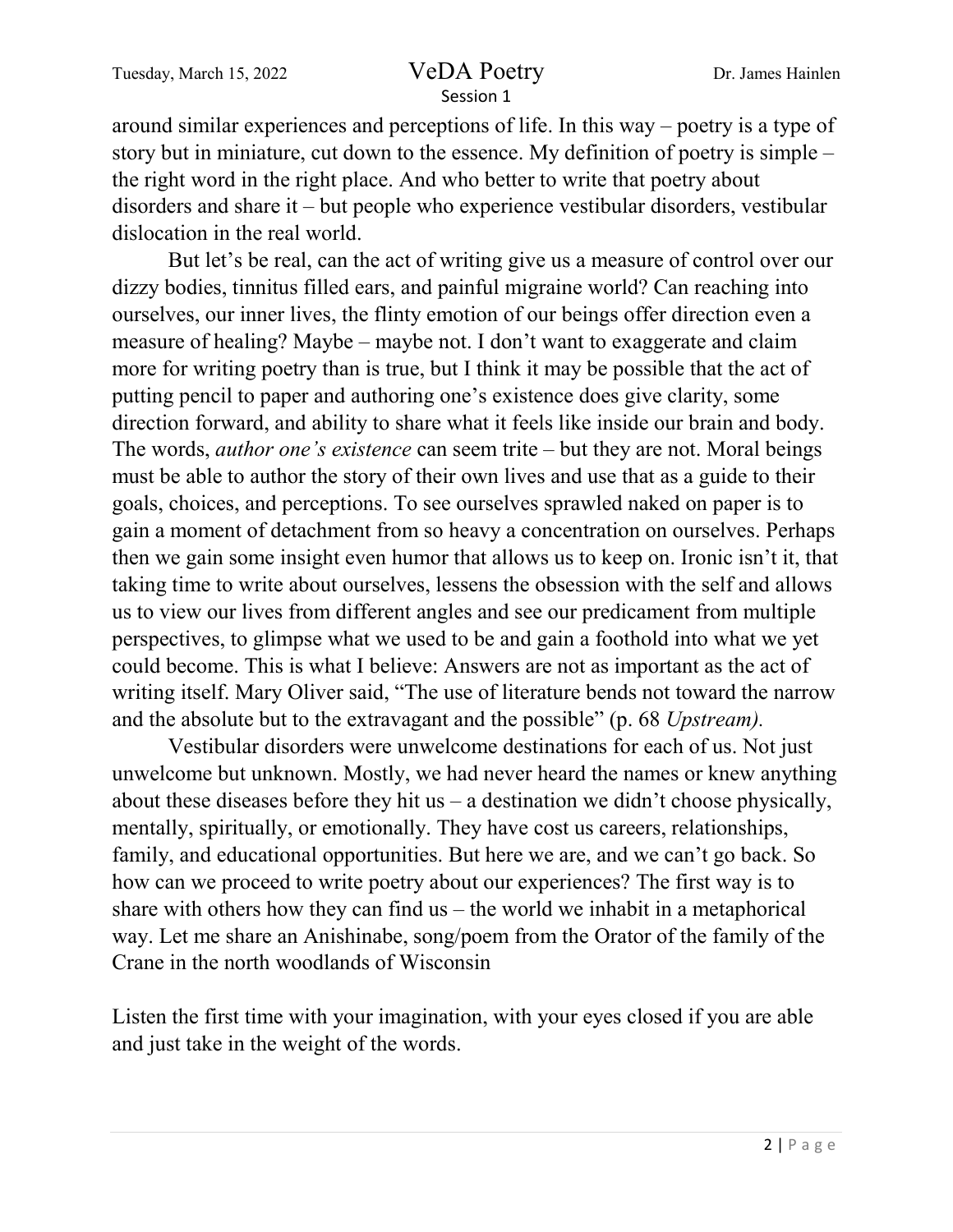#### **If you wish to know me**

if you wish to know me you must seek me in the clouds

i am a bird who rises from the earth and flies far up into the skies out of human sight

> though not visible to the eye my voice is heard from afar and resounds over the earth

> > ©1965, Gerald Robert Vizenor, Anishinabe Nagamon, Nodin Press, Minneapolis, MN

Now let me read it again – and this time let the mind create implications and associations. If you wish to know me, where do you live – what kind of bird or animal do you choose for yourself?

#### **Read the poem again.**

We know the poem is not literally true – I am not a bird, I don't live in the clouds, my voice is not heard over the earth – but what is the truth in those words. The truth lies in metaphor and my definition is not the academic definition that will get you through first year English in college but how do we interpret the hidden invitation in language to understand what is meant. Metaphor has two parts – one which is literally true and one which is literally not true but reveals a deeper truth. Let's take the phrase *I am a bird*. The literally true part is the first two words, "I am." The literally untrue part is "*a bird*." But it is not false in the paradigm of truth and lies – it is metaphorically true because it reveals the deeper truth of the poem. We could assign all kinds of characteristics to "birdness," but the orator does it for us – I exist in the clouds, I rise up from the earth, I fly far up into the sky, I'm not visible to the eye, my voice is heard over the earth.

Now comes the fun part of understanding metaphorical truth. Let's first look at lines in the poem and label them literally true or metaphorically true. If you wish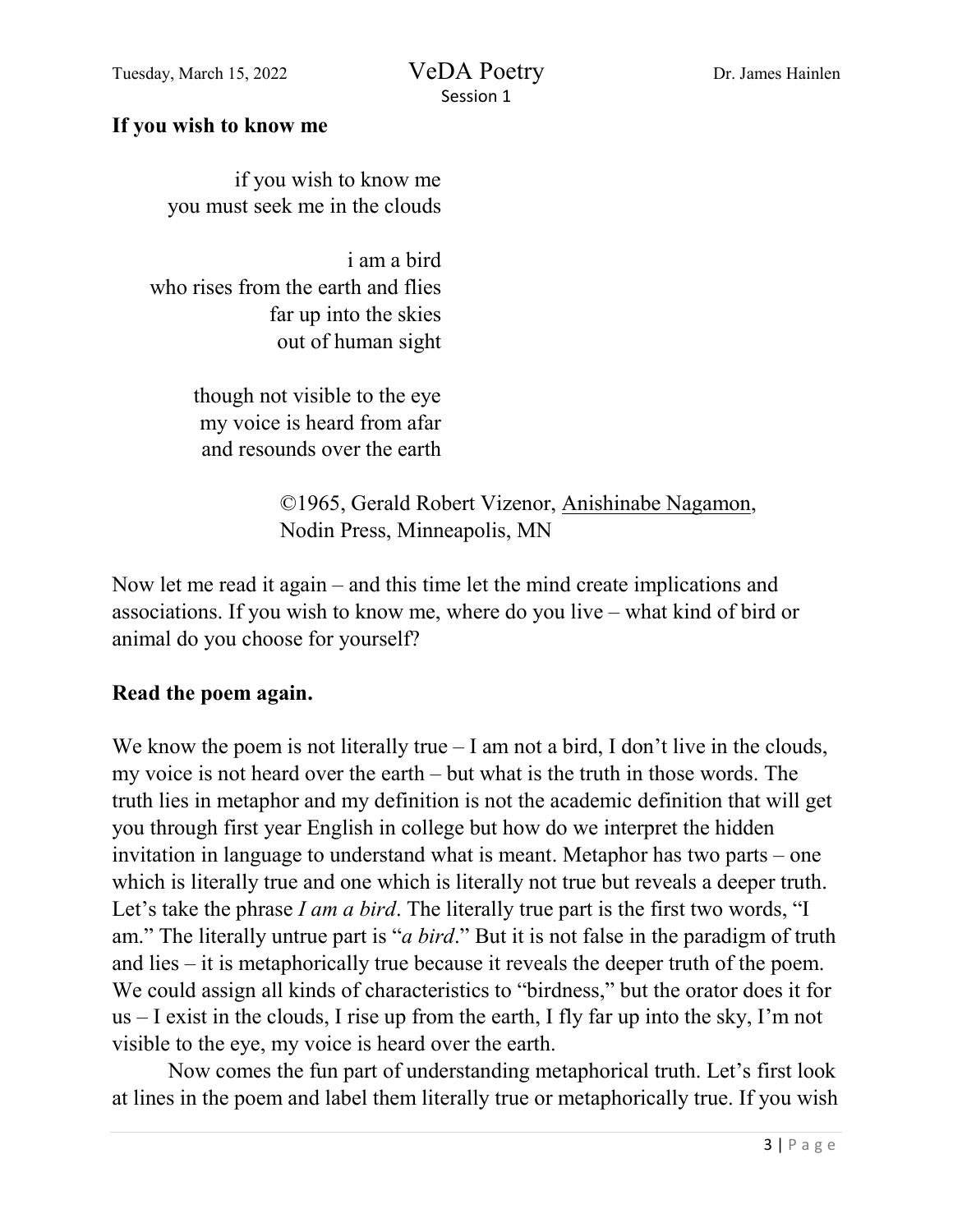### Session 1

etc. The poem exists almost entirely in the metaphorical realm – yet it reveals real truth. How does it do this?

Metaphors invite the reader, the listener to participate in a community that understands each other. Metaphors issue a hidden invitation to understand on a level that is not literal. If the listener cannot share the metaphor because it is outside their knowledge then there is no community. It is simply nice words without the power to communicate meaning. But if the metaphor strikes home and has meaning – a powerful sense of community is created – not what is literally true but what is emotionally true at our core.

Take the song/poem above; the wish to know another is the literally true part but seeking another in the clouds – that is literally not true. Being a bird rising up in the sky – not true, a voice that is heard from afar over the earth – literally not true. But taken together a deeper, profound truth is revealed. Can we put it into words – maybe, but it would take many, many more words to capture the intuitive truth of those few words. The truth that I am not contained solely in the shape of my body, that I do not entirely live at the address where my house is, that who I am is not confined just to sight – but mystery, feelings that are shared without words, emotions that bubble and burble over to others. We can also add just a bit of antecedent knowledge to this poem. Oratory in Native American communities, according to a University of Arizona Press article was more than telling the story – it was a way of establishing self-worth and was considered a supreme achievement. We might also want to know of the Spirit of the Crane because this poem is from the Orator of the family of the Crane. The Crane was though to embody the essence of Earth, Water, and Air because the crane can walk, swim, and fly. With this background the sparsity of the poem takes on even more profound meaning.

However, and this is the big however, the poem has an important element that too often we back away from – we must act in good will and believe that another wishes to know us, then we fulfill the obligation tell them where we live, where we exist, where the essence of our being resides. That is taking responsibility for authoring our existence rather than assuming someone else has the super-human insight to see through our defenses, our sadness, our loneliness. If you wish to know me – than I will share who I am and where I live. I am a bird that flies up from the earth, I am not visible to the eye, but you can hear me because I speak the truth clearly and articulately.

How can we turn our privileged knowledge of ourselves into a poem? That is the question of writing. How can we deliberately make metaphors that capture the human heart. I would offer the following advice, start by writing out images,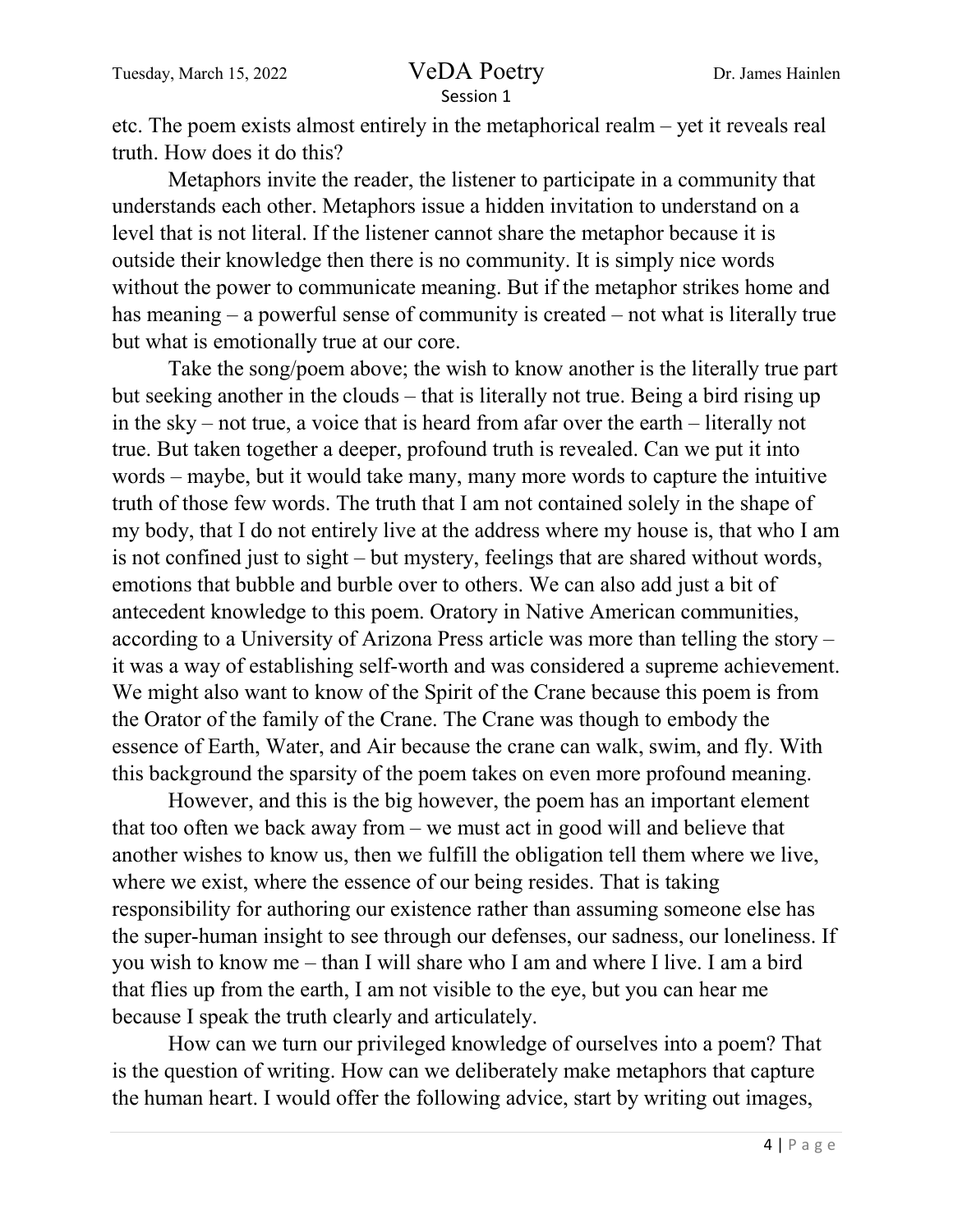Tuesday, March 15, 2022 VeDA Poetry Dr. James Hainlen

# Session 1

what you see in your mind, the moments and words that surround it. Then turn images into similes – they are metaphors except they slip in the words *like* or *as*. In our example from above, you could begin by saying, "I am like a bird." Once you have that, let the writing draw the inferences of being like a bird; birds live in the clouds, they fly up from the earth, they live out of human sight. Then write and rewrite and drop the *like* or *as* and simply state it – I am a bird, and my voice resounds over the earth. The power comes from words that are straight and true to your heart, that ring with the power of your experiences, words that beg to capture the moment so that we can get to know you.

The VeDA poetry contest requires that you be concise – four brief lines. But that is difficult so you might want to start off with more than four lines. Very often when we write we are viciously attached to our words, but sometimes the first effort is not our best. We seem to need to get into the flow and our later lines are really our better lines. Edit down – play with the words, move them around. Cut some out, drop the seemingly ever-present "I." Be bold yet mysterious, be assertive and visually rich with just a few words. Use your imagination to visualize telling someone where they could go to really know you. Don't say too much but squeeze essence out of what you do say. Speak of the spirit that is wounded – not telling us you are on the floor throwing up. Speak of tentative wholeness – not entirely what was lost. Write about stumbling but not giving up. Tell us about trusting yourself in the stillness of your inner life – not about the rock concerts you can no longer attend and stand in front of the towers of speakers. Look at your sadness straight on – but with determination to start again and yet again. Forgive yourself in words and in the act of writing because as William Carols Williams said, what the power has love but – forgiveness. Love yourself, forgive yourself, be gentle with the parts of you that are sad, be strong with the parts of you that have triumphed over this awful cluster of diseases, and write it into a poem.

- The poem may be a rhyming poem or a free verse poem
- The poem length will be three or four lines (five-line poems will be disqualified)
- The total word count may not exceed 70 words
- One entry per person, open to people with vestibular disorders and those who love and support them
- I will select Ten semi-finalists' poems from all poems that are submitted
- The ten poems will be posted on the VeDA social media sites
- Readers will vote for their choice for best poem